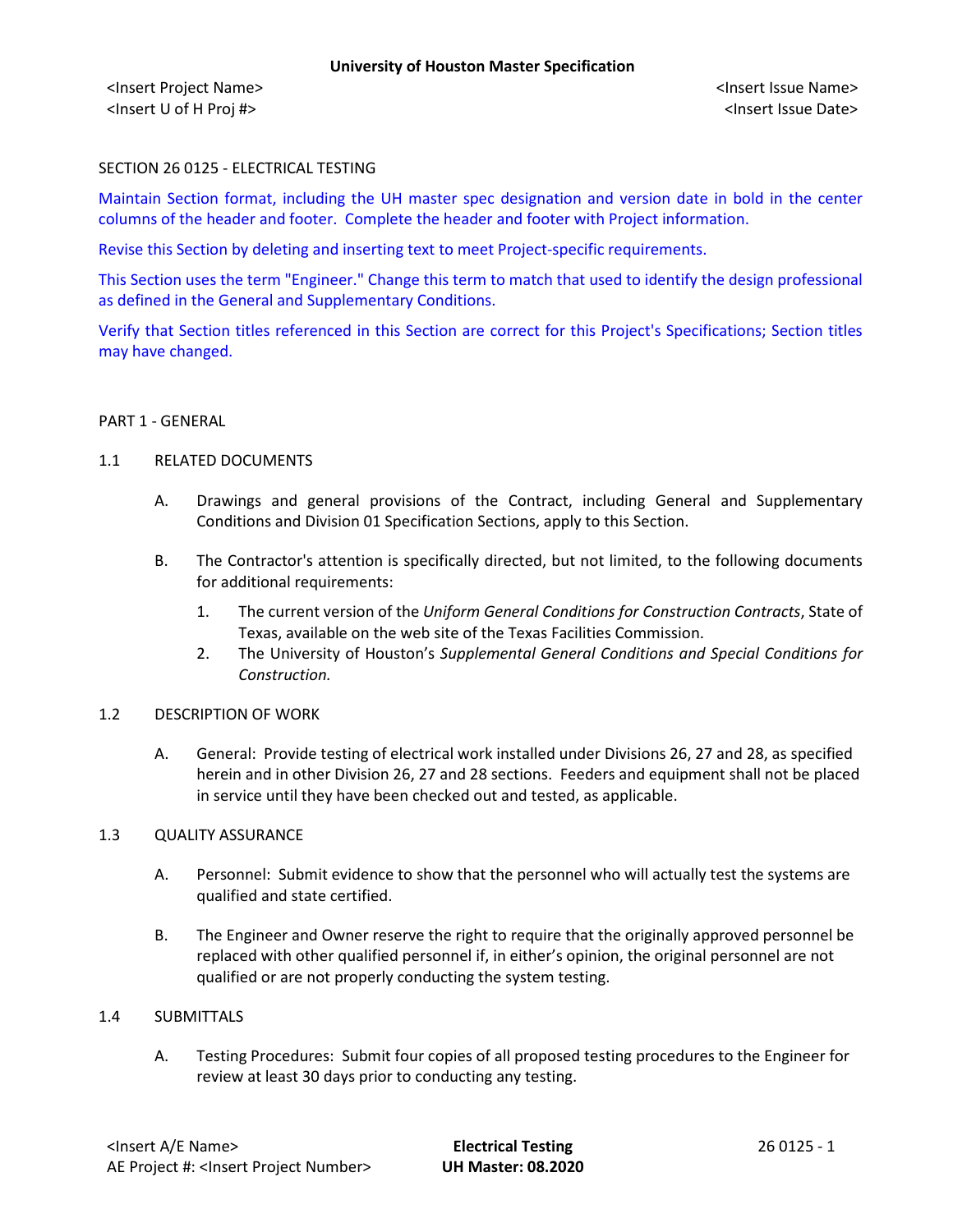<Insert Project Name> <Insert Issue Name> <Insert U of H Proj #> <Insert Issue Date>

- B. Reporting Forms: Submit four copies of proposed forms to be used in recording testing data and results to the Engineer for review at least 30 days prior to conducting any testing on the project.
- C. Test Data and Results: Submit four copies of complete data and certified test results for each test performed, including, but not limited to:
	- 1. Test performed.
	- 2. Test procedure.
	- 3. System and area tested.
	- 4. Date(s) and time(s) of test.
	- 5. Weather conditions.
	- 6. Test criteria.
	- 7. Test results.
	- 8. Additional pertinent information.
- D. Operational Certification: Submit four certified copies of an operational certification which documents that all equipment and systems have been fully tested to verify proper operation in accordance with the design shown in the Construction Documents and manufacturer's recommendations.
- E. Certification: Certifications stating that submitted test data and results are true and correct shall be provided for all submittals under this Section. Certification shall be executed by an authorized officer if the Contractor is a corporation, by a partner if the Contractor is a partnership, by the Owner if the Contractor is a sole proprietorship or by the authorized representative if the Contractor is a joint venture.
- F. Calibration List: Submit four copies of a listing of testing devices to be used for the project to the Engineer for approval. Listing shall include documentation that devices are properly and currently calibrated.
- G. Test Log: The Contractor shall maintain a test log at the site to document the results of all successful and unsuccessful testing and balancing as it is performed. This log shall be available for review by the Engineer and a copy of the log shall be submitted to the Engineer and Owner's Representative prior to the Substantial Completion inspection. A space shall be provided on the test log for signoff by the Owner's Representative.

#### 1.5 NOTICE

A. General: Notify the Engineer and the Owner's Representative in writing two weeks prior to all scheduled testing to allow time for scheduling witness of testing, where elected by the Engineer and Owner's Representative.

#### PART 2 - PRODUCTS

#### 2.1 TESTING MATERIALS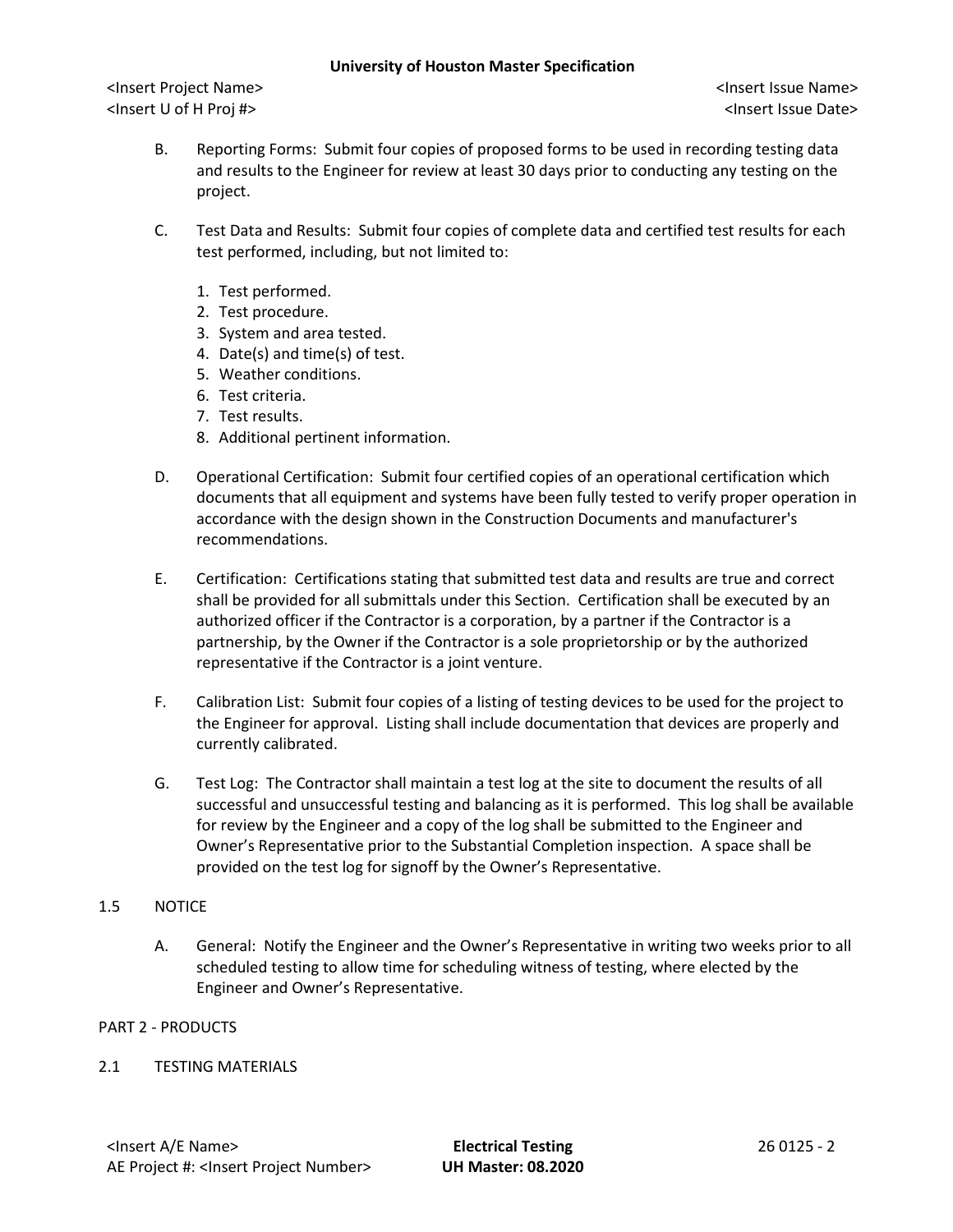<Insert Project Name> <Insert Issue Name> <Insert U of H Proj #> <Insert Issue Date>

- A. General: Provide all materials and test equipment required for testing of specified electrical systems, including retesting until acceptable test results are obtained.
- B. Products: Tested products which fail to provide acceptable test results shall be repaired or replaced with suitable materials as required to obtain acceptable test results. Engineer shall be notified of the proposed plan/method prior to repair or replacement.

# PART 3 - EXECUTION

#### 3.1 TESTING

- A. General: Tests shall be made during the course of construction as specified and as required by authorities having jurisdiction. Tests shall be performed by an approved independent third party testing company. Such tests shall be conducted by this Division as a part of the Work and shall include all personnel, material, and equipment required to perform tests until satisfactory results are obtained. Any defects detected during testing shall be satisfactorily repaired or the equipment involved shall be replaced and the tests re-executed. Any resultant delay as a result of such necessary retest, does not relieve the Contractor of his responsibility under this contract.
- B. Final Testing Perform Commissioning and function testing to verify that every electrical system including all sub-components functions as designed prior to final acceptance/equipment energization. Refer to Section 26 0001 "Electrical General Provisions."
- C. Tests: Testing shall include but not be limited to all items listed in other sections of this Division and the following:

# [EDIT TO SUIT PROJECT]

- 1. Thermographic Testing: Conduct a thermographic test of the main switchboards/switchgear, **[unit substations]** distribution panels, panelboards, automatic transfer switches, **[busway joints], [motor control centers]** and other electrical distribution apparatus and connections using an infrared temperature scanning unit. The test shall be performed by an approved independent  $3<sup>rd</sup>$  party testing company. Connections that are not indicating higher temperature levels acceptable shall be tightened, lugs replaced and/or OCPD replaced as required to eliminate the condition. Conduct test, using test reporting forms, between **[6 and 8]** months after beneficial occupancy, but in no case beyond the one year warranty period. Correct unacceptable conditions prior to end of the warranty period.
- 2. Insulated Conductors, Cable, Wires and Terminations Testing Refer to Section 26 0519.
- 3. Electrical Grounding and Bonding for Electrical Testing Refer to Section 26 0526.
- 4. Lighting Control Systems Devices Testing The Refer to Section 26 0923.
- 5. Low-Voltage Lighting Controls Testing The Control Refer to Section 26 0926.
- 6. Secondary Unit Substation Testing The Refer to Section 26 1116.
- 7. Medium Voltage Pad-Mounted Transformer Testing Refer to Section 26 1219.
- 8. Medium Voltage Switchgear Testing Testing Refer to Section 26 1313.
- 9. Medium Voltage Load Interrupter Switches Testing Refer to Section 26 1316.
- 10. Low Voltage Transformer Testing The Control of Refer to Section 26 2200.